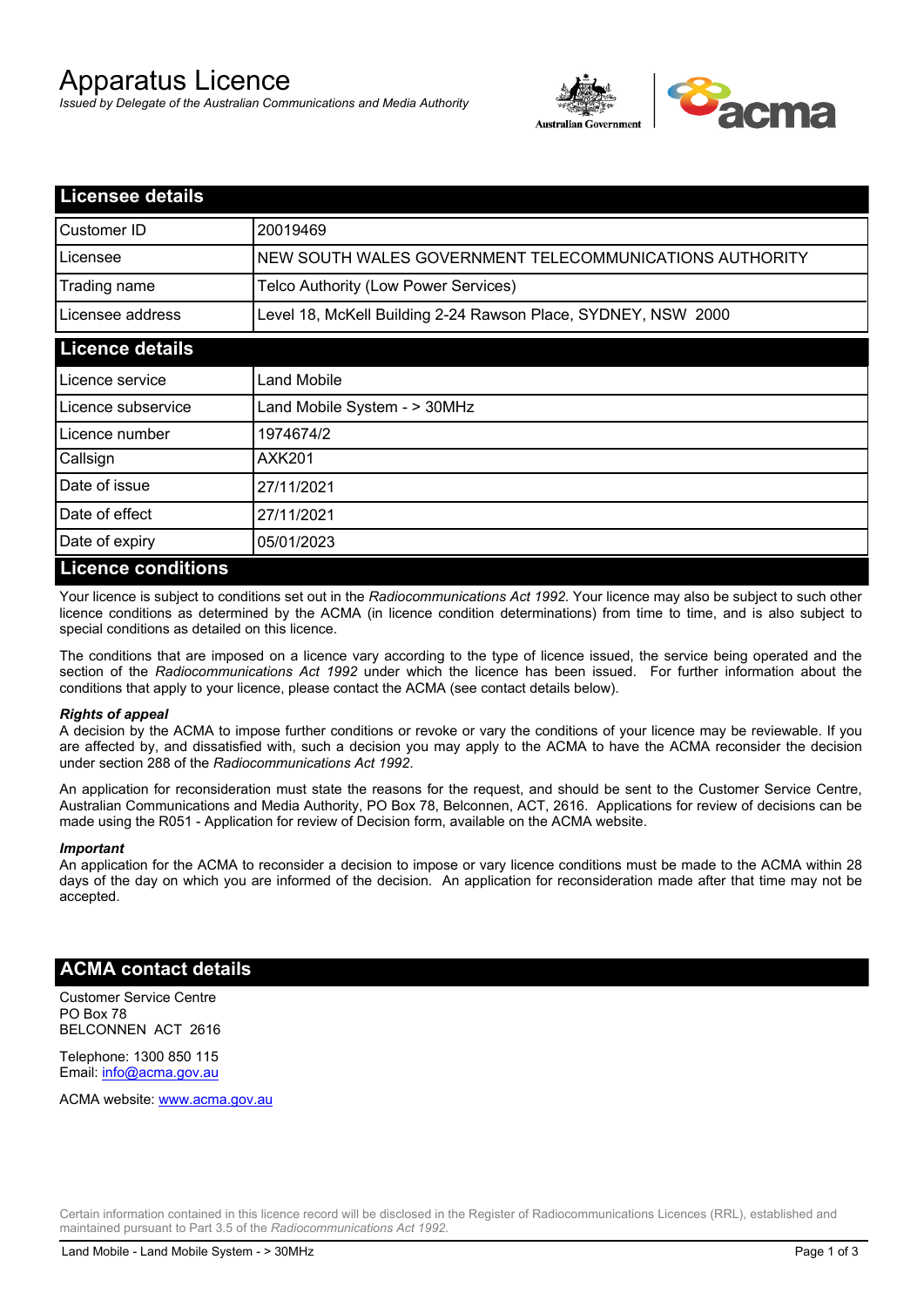# **Advisory Notes applying to licence no.: 1974674/2**

Conditions applicable to the operation of Land Mobile System station(s) authorised under this licence can be found in the Radiocommunications Licence Conditions (Apparatus Licence) Determination and the Radiocommunications Licence Conditions (Land Mobile Licence) Determination. Copies of these determinations are available from the ACMA and from the ACMA home page (www.acma.gov.au).